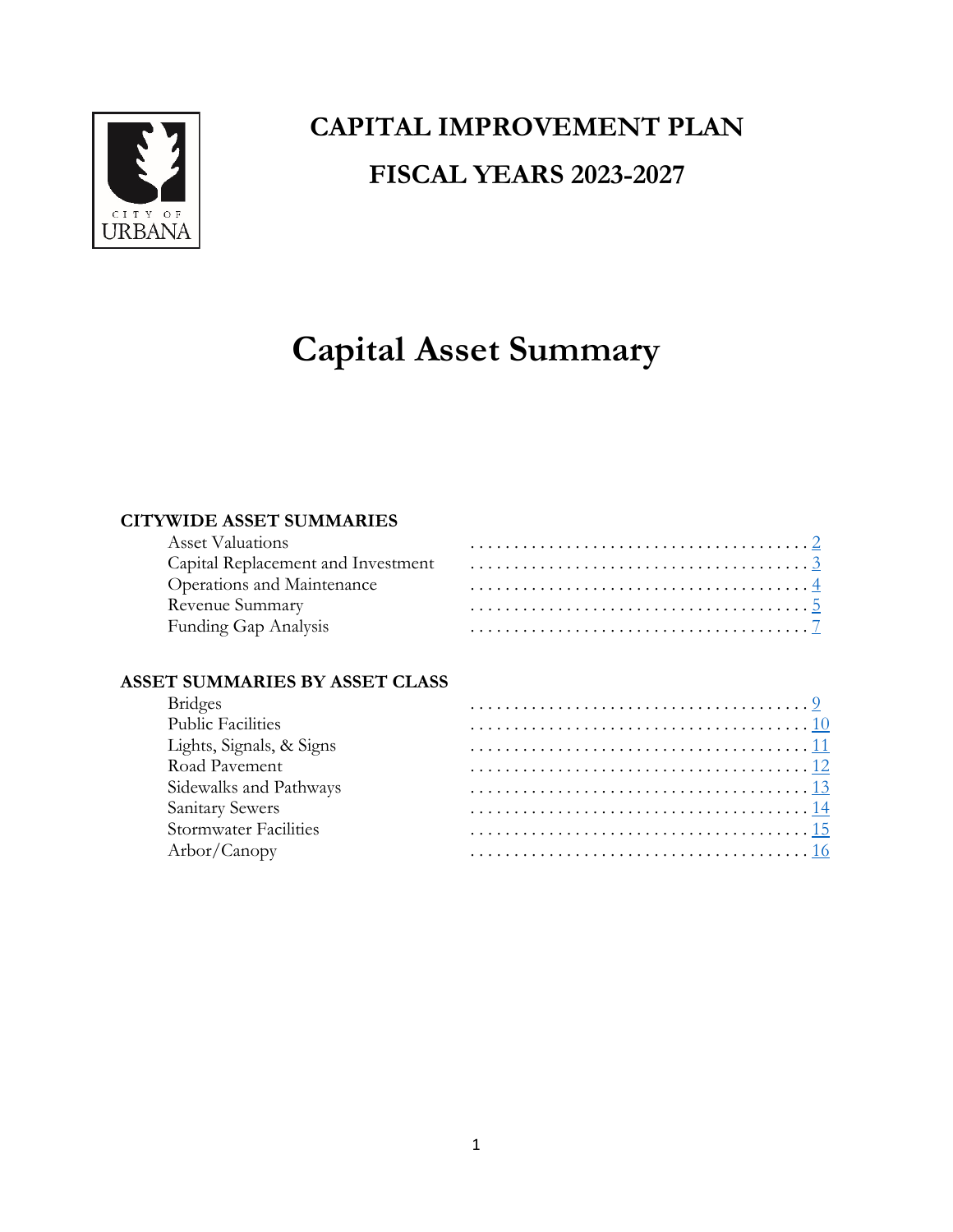#### **Asset Valuation**

#### <span id="page-1-0"></span>**Summary**

The City of Urbana classifies its capital assets into eight categories. The assets are valued by the total current reconstruction value (CRV). By far, the City's largest asset by valuation is pavement, comprising 44% of the asset value. Together with bridges, lights, signals, and signs, and sidewalks, all transportation-related assets represent 62% of asset value. Sanitary Sewers and Stormwater infrastructure represent 13% and 23% of assets, respectively.





To get CRV estimates, the assets are valued using rough metrics that rely heavily on assumptions. For example, the CRV for Road Pavement was calculated by taking the square yards of pavement multiplied by regional averages for reconstruction by type of pavement. This is a rudimentary valuation, but provides a workable estimate. In general, CRV provides a straightforward estimate that is easy to calculate. The tradeoff with this method is that it does not reflect all of the nuances that affect depreciation of assets. A more robust method of valuation, such as life cycle assessment requires more time, expertise, cost, and data than currently available. The City is working on a number of asset management plans that will be useful in refining these estimates in the future. Relatedly, given that valuations are for the reconstruction value, infrastructure can also be thought of as a liability for the City, given that they represent future expenses that the City will need to incur.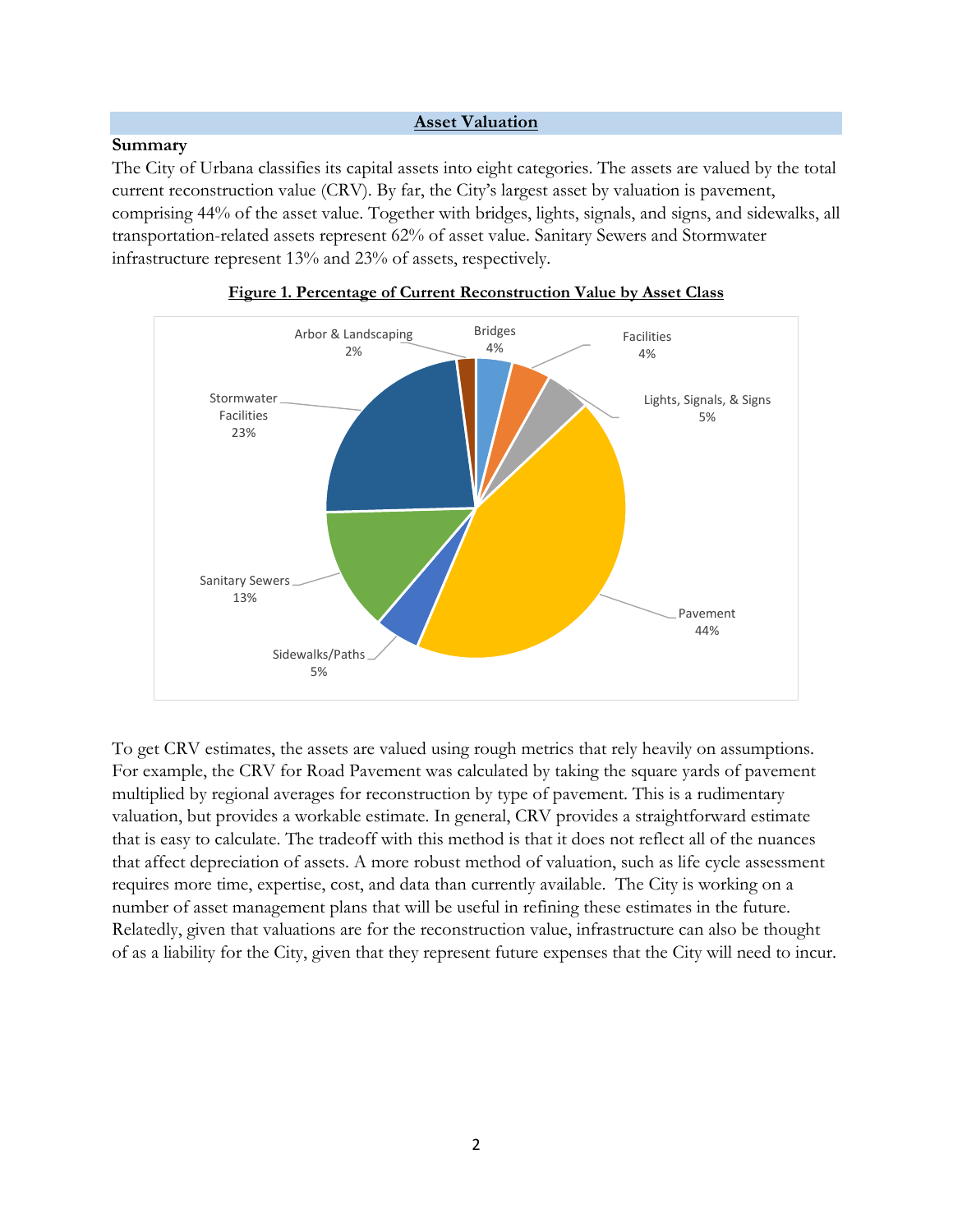| <b>ASSET CLASS</b>          | <b>ASSET</b><br><b>COMPONENT</b>                        | <u>1 retard as a boundary of the contract of the distribution</u><br><b>ESTIMATED</b><br><b>AVERAGE UNIT</b><br><b>PRICE</b> | <b>AVERAGE</b><br><b>ESTIMATED</b><br><b>LIFE</b><br><b>EXPECTANCY</b> | <b>TOTAL CURRENT</b><br><b>RECONSTRUCTION</b><br><b>VALUE (CRV)</b> |
|-----------------------------|---------------------------------------------------------|------------------------------------------------------------------------------------------------------------------------------|------------------------------------------------------------------------|---------------------------------------------------------------------|
|                             | Bridges and                                             | \$1 - 2 Million per                                                                                                          |                                                                        |                                                                     |
| <b>Bridges</b>              | Culverts                                                | Bridge                                                                                                                       | 75                                                                     | \$40,300,000                                                        |
|                             | Fire Stations, PW &                                     | Between \$5-20                                                                                                               |                                                                        |                                                                     |
| Facilities                  | City Buildings                                          | Million                                                                                                                      | 50                                                                     | \$43,200,000                                                        |
| Lights, Signals,<br>& Signs | Controllers, Mast<br>Arms, Poles, Wire                  | \$6,000/Light Pole &<br>\$140,000 / Signalized<br>Intersection                                                               | 40                                                                     | \$49,800,000                                                        |
| Pavement                    | Concrete, Asphalt,<br>treated & Brick<br><b>Streets</b> | \$160-180/square<br>vard                                                                                                     | 60                                                                     | \$445,500,000                                                       |
|                             | Sidewalks &<br>Bike/Multi-use                           |                                                                                                                              |                                                                        |                                                                     |
| Sidewalks/Paths             | Paths                                                   | \$12/square foot                                                                                                             | 100                                                                    | \$50,000,000                                                        |
| Sanitary Sewers             | Sewer Pipes                                             | \$250/foot                                                                                                                   | 100                                                                    | \$136,600,000                                                       |
| Stormwater                  | Sewer Pipes &                                           |                                                                                                                              |                                                                        |                                                                     |
| Facilities                  | Pumping Station                                         | \$310/foot                                                                                                                   | 100                                                                    | \$239,600,000                                                       |
| Arbor/Canopy                | Parkway Trees                                           | \$2,000/mature tree                                                                                                          | 60                                                                     | \$21,400,000                                                        |
|                             | <b>Total Current Reconstruction Value:</b>              |                                                                                                                              |                                                                        | \$1,026,400,000                                                     |

**Figure 2. 2020 Estimates for City-Owned Asset Valuations**

## **Capital Replacement and Investment**

## <span id="page-2-0"></span>**Capital Replacement and Investment (CR&I) Spending Target**

By using the asset valuation and average lifecycle, a baseline target for anticipated capital replacement and investment expenditures can be calculated. For the 2022 CIP, the CRV was also adjusted based on the Construction Cost Index, which was 21% in 2021. On the whole, the City of Urbana would to need to commit \$17.7M a year on CR&I to replace its infrastructure with in-kind quality replacement in order to maintain current conditions.

|  |  | Figure 3. Estimated Annual CR&I Cost to Maintain Infrastructure Quality |  |
|--|--|-------------------------------------------------------------------------|--|
|  |  |                                                                         |  |

| <b>ASSET CLASS</b>           | 2020 RECON. VALUE<br><b>ESTIMATES (CRV)</b> | <b>TOTAL CURRENT</b><br><b>RECONSTRUCTION</b><br>VALUE (CRV) <sup>1</sup> | <b>Annual CR&amp;I Target</b> |
|------------------------------|---------------------------------------------|---------------------------------------------------------------------------|-------------------------------|
| <b>Bridges</b>               | \$40,300,000                                | \$50,000,000                                                              | \$666,667                     |
| Facilities                   | \$43,200,000                                | \$50,000,000                                                              | \$1,000,000                   |
| Lights, Signals, & Signs     | \$49,800,000                                | \$60,000,000                                                              | \$1,500,000                   |
| Road Pavement                | \$445,500,000                               | \$540,000,000                                                             | \$9,000,000                   |
| Sidewalks and Pathways       | \$50,000,000                                | \$60,000,000                                                              | \$600,000                     |
| Sanitary Sewers              | \$136,600,000                               | \$165,000,000                                                             | \$1,650,000                   |
| <b>Stormwater Facilities</b> | \$239,600,000                               | \$290,000,000                                                             | \$2,900,000                   |
| Arbor/Canopy                 | \$21,400,000                                | \$25,000,000                                                              | \$416,667                     |
| Totals                       | \$1,026,400,000                             | \$1,240,000,000                                                           | \$17,733,333                  |

*1. 2020 values were adjusted for inflation using 2021-construction cost index and rounded to reflect lower precision. Detailed calculations for '*City-Owned Assets and Valuations*' reviewed on a multiyear cycle.*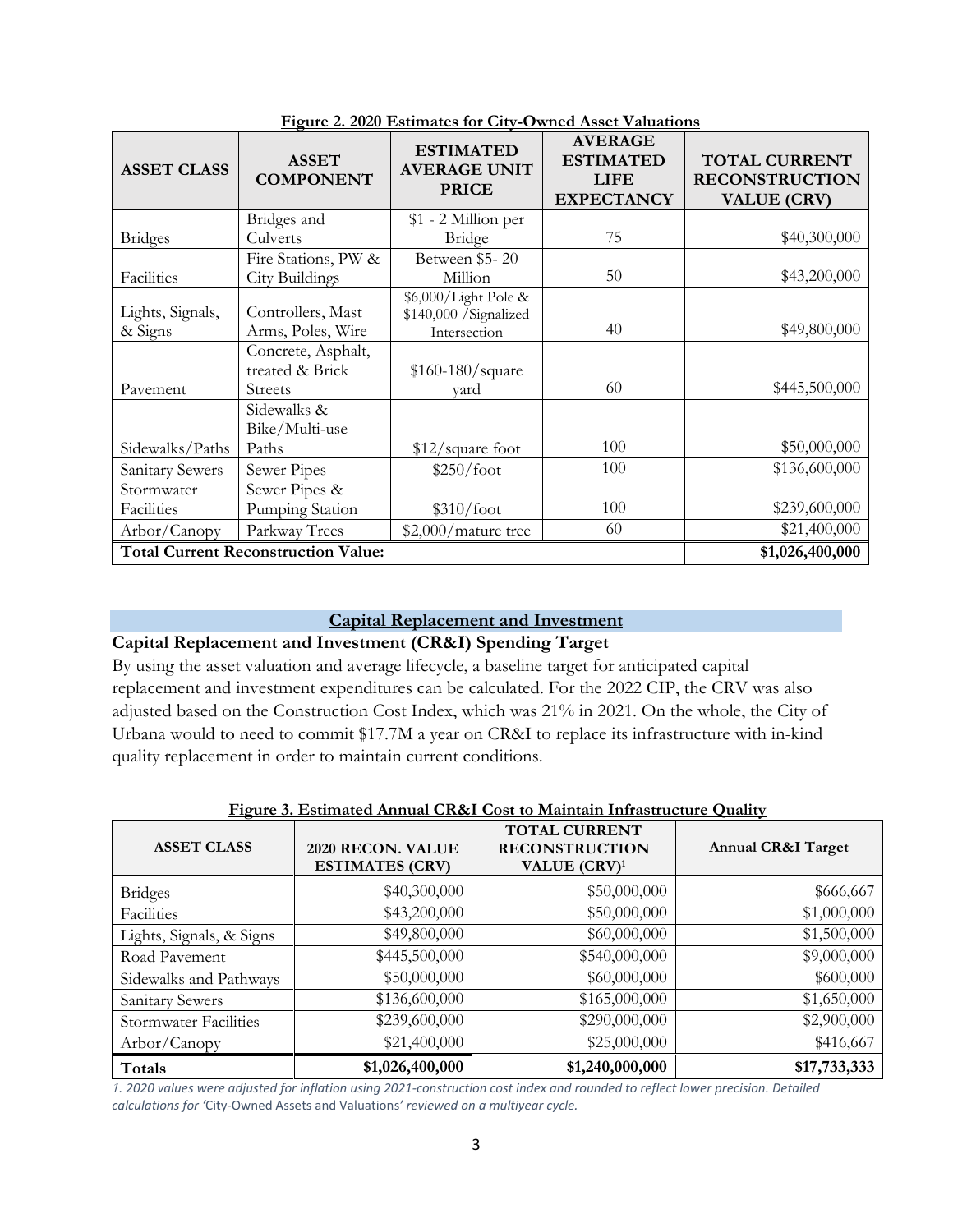The \$17.7M figure represents a best-case scenario, where that amount has been accrued annually as a reserve for future replacement. In practice, Urbana has habitually under-committed funds for future capital replacement. To illustrate this point, if the City had been accruing reserves for future facilities projects since the most recent capital investments in these assets, the City would have \$21M in reserved funds to undertake the Facility Master Plan. Instead, the City will need to borrow funds and is only proposing to spend \$12M in Facility capital improvements at this time, suggesting that the average quality of our facility assets will continue to decline over time.

#### **Capital Replacement and Investment in CIP**

Urbana will not meet this level of desired investment, since the City only averages \$11.5M in capital investment over the life of the CIP, inclusive of over \$14 million in prospective grants. This will ultimately lead to using assets beyond their life expectancy, deteriorating conditions, and higher operating and maintenance costs.

| <b>Asset Class</b>             | <b>FY23</b><br><b>Budget</b> | FY24 Plan   | FY25 Plan    | FY26 Plan   | FY27 Plan   | Average      |
|--------------------------------|------------------------------|-------------|--------------|-------------|-------------|--------------|
|                                |                              |             |              |             |             |              |
| <b>Bridges</b>                 | \$707,000                    | \$280,000   | \$0          | \$160,000   | \$880,000   | \$405,400    |
| Facilities                     | \$8,527,149                  | \$1,479,816 | \$1,479,491  | \$1,479,490 | \$1,479,791 | \$2,889,147  |
| Lights, Signals, & Signs       | \$1,270,000                  | \$1,100,000 | \$0          | \$250,000   | \$0         | \$524,000    |
| Road Pavement                  | \$7,791,966                  | \$2,010,900 | \$13,739,550 | \$5,665,000 | \$1,335,000 | \$6,108,483  |
| Sidewalks and Pathways         | \$1,100,000                  | \$200,000   | \$200,000    | \$200,000   | \$200,000   | \$380,000    |
| Sanitary Sewers                | \$1,158,250                  | \$249,018   | \$725,763    | \$733,193   | \$271,317   | \$627,508    |
| <b>Stormwater Facilities</b>   | \$810,000                    | \$655,800   | \$281,768    | \$937,909   | \$224,229   | \$581,941    |
| Arbor/Canopy                   | \$0                          | \$0         | \$0          | \$0         | \$0         | \$0          |
| <b>Total CR&amp;I Spending</b> | \$21,364,365                 | \$5,975,534 | \$16,426,572 | \$9,425,592 | \$4,390,337 | \$11,516,480 |

**Figure 4. Capital Replacement Investment Expenditures in CIP**

#### **Operation and Maintenance**

#### <span id="page-3-0"></span>**Operation and Maintenance (O&M) Spending Target**

In addition to replacement at the end of an asset's life-cycle, there are also interim operational and maintenance activities that are required to maintain functional condition and life expectancy of an asset. For example, while a road may not need a total replacement for 60 years, over its life there will be ongoing O&M costs of pot-hole filling, crack sealing, pavement patching, etc. that are still required to achieve the desired life expectancy. Figure 5 below outlines a rudimentary calculation for establishing a baseline O&M spending target. While there is likely more gradation in the maintenance requirements than currently used in the calculations below, the varied type of assets within a class, local nuances, and past deferred maintenance make further refinement more complicated. Further refinement is not expected to provide greater insight since the target figures are representational and would still reflect broad-based averages and assumptions.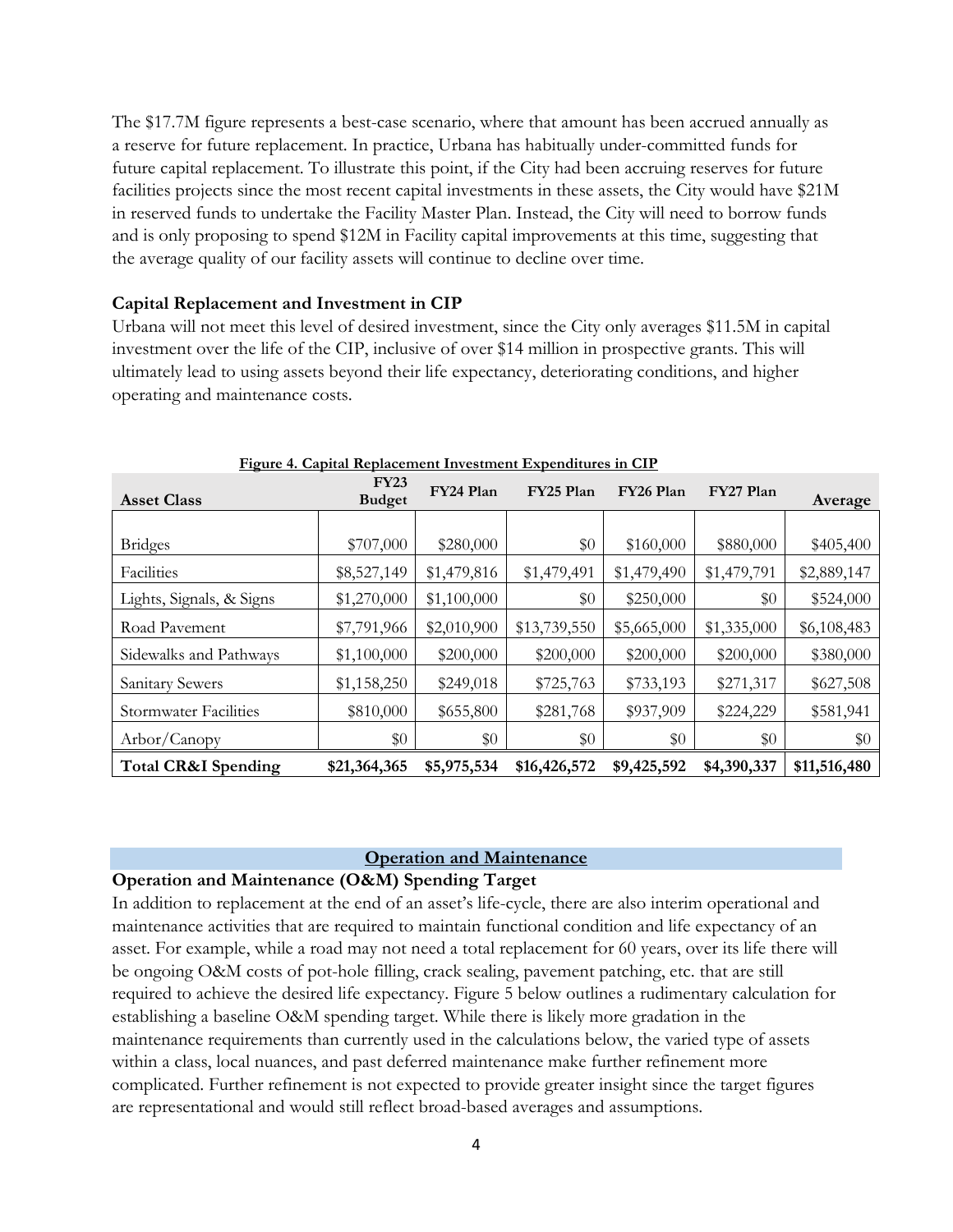| <b>ASSET CLASS</b>           | <b>TOTAL CURRENT</b><br><b>RECONSTRUCTION</b><br>VALUE (CRV) <sup>2</sup> | <b>ESTIMATED</b><br><b>OPERATION AND</b><br><b>MAINTENANCE</b><br><b>REQUIREMENT</b> | Annual<br>O&M |
|------------------------------|---------------------------------------------------------------------------|--------------------------------------------------------------------------------------|---------------|
| <b>Bridges</b>               | \$50,000,000                                                              | $1.0\%$                                                                              | \$500,000     |
| Facilities                   | \$50,000,000                                                              | $1.0\%$                                                                              | \$500,000     |
| Lights, Signals, & Signs     | \$60,000,000                                                              | $1.0\%$                                                                              | \$600,000     |
| Road Pavement                | \$540,000,000                                                             | $1.0\%$                                                                              | \$5,400,000   |
| Sidewalks and Pathways       | \$60,000,000                                                              | $1.0\%$                                                                              | \$600,000     |
| Sanitary Sewers              | \$165,000,000                                                             | $1.0\%$                                                                              | \$1,650,000   |
| <b>Stormwater Facilities</b> | \$290,000,000                                                             | $1.0\%$                                                                              | \$2,900,000   |
| Arbor/Canopy                 | \$25,000,000                                                              | $1.0\%$                                                                              | \$250,000     |
| Totals                       | \$1,240,000,000                                                           | $1.0\%$                                                                              | \$12,400,000  |

**Figure 5. Estimated Annual O&M Cost to Maintain Asset Life Expectancy**

*2. Using inflation adjusted values from Figure 3.*

## **Operation and Maintenance in CIP**

Throughout the CIP, the City spending is below the O&M target, but is generally close to the target, spending an average of \$10.1M a year on O&M for the City's capital assets. While this is close to the hypothetical target, the target does not incorporate past deferred CR&I and maintenance into the funding goal. The result is that the City is not meeting this target on an ongoing basis, which will result in deteriorating conditions and shorter life expectancies.

| <b>Asset Class</b>           | FY23<br><b>Budget</b> | FY24 Plan   | FY25 Plan   | FY26 Plan    | FY27 Plan    | Average      |
|------------------------------|-----------------------|-------------|-------------|--------------|--------------|--------------|
| <b>Bridges</b>               | \$128,984             | \$109,572   | \$135,249   | \$116,019    | \$141,883    | \$126,341    |
| Facilities                   | \$870,911             | \$1,062,093 | \$1,092,894 | \$1,124,588  | \$1,157,201  | \$1,061,538  |
| Lights, Signals, & Signs     | \$1,517,414           | \$1,561,419 | \$1,606,700 | \$1,653,295  | \$1,701,240  | \$1,608,014  |
| Road Pavement                | \$3,347,346           | \$3,587,744 | \$3,510,474 | \$3,595,602  | \$3,683,200  | \$3,544,873  |
| Sidewalks and<br>Pathways    | \$315,119             | \$241,937   | \$248,953   | \$256,173    | \$263,601    | \$265,157    |
| Sanitary Sewers              | \$1,429,614           | \$1,330,057 | \$1,366,033 | \$1,402,873  | \$1,441,145  | \$1,393,944  |
| <b>Stormwater Facilities</b> | \$1,785,458           | \$1,388,715 | \$1,424,473 | \$1,516,321  | \$1,508,609  | \$1,524,715  |
| Arbor/Canopy                 | \$558,000             | \$574,182   | \$590,833   | \$607,968    | \$625,599    | \$591,316    |
| Total O &M<br>Spending       | \$9,952,845           | \$9,855,719 | \$9,975,609 | \$10,272,839 | \$10,522,479 | \$10,115,898 |

**Figure 6. Operation and Maintenance Expenditures by City**

## **Double Jeopardy**

Urbana is below the annual targets for both CR&I and O&M investment. For CR&I, the consequence is infrastructure use well beyond our assets' reasonably functional lives to a point of critical failure. The consequences for deferred O&M is quicker deterioration of our assets ultimately resulting in shorter life expectancies. The combination of underfunding both of these together exponentially increases the potential for catastrophic failures; in these instances, our options become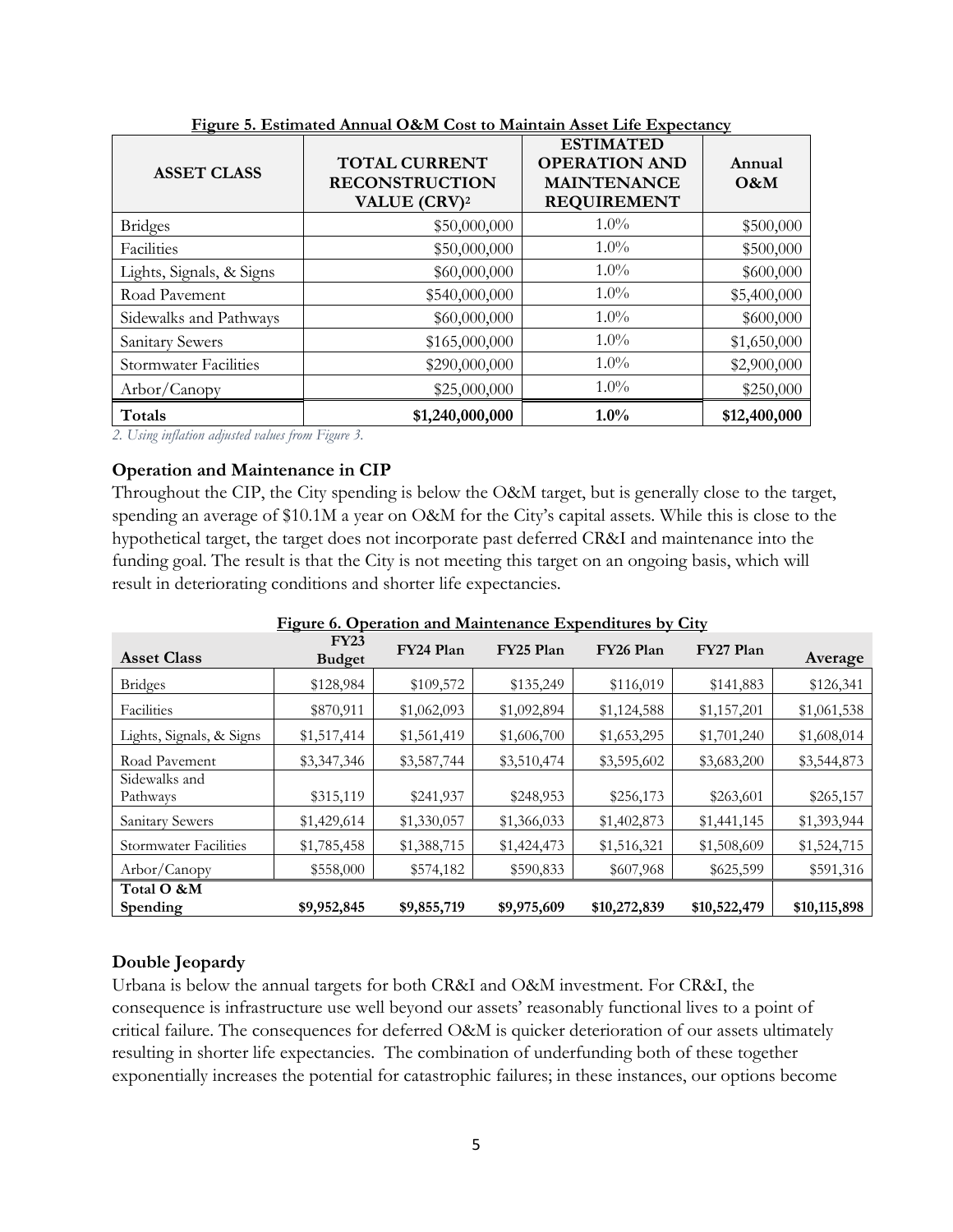restricted to abandonment, costly, unplanned emergency expenditures, or acceptance and use of 'failed' assets.

#### **Revenue Summary**

#### <span id="page-5-0"></span>**Revenue**

Capital replacement and investment and operation and maintenance have diversified revenue streams. Stormwater Facilities and Sanitary Sewers have their own funds that are supported by dedicated taxes and user fees; these fees fund both CR&I and O&M expenses. Transportation projects are funded by a combination of local motor fuel tax, state motor fuel tax, and state/federal transportation grants. Large transportation capital projects are primarily directed to road pavement but often include other assets in the right-of-way. Motor fuel and transportation grants generally have restrictions on what they can be used for and can have extensive documentation requirements.

The remaining funds for CIP projects come from the City of Urbana General Fund. O&M expenses such as staff time, vehicles, engineering, upkeep, etc. for each asset are typically part of the Public Works Department and are included in the annual budget. The General Fund also transfers money to the CR&I Fund (Fund 200), which can be used on specific capital projects or programs.

Over the long term, the average amount of revenue equals the average amount of expenditures. In the short term, there is variation based on project timing, grants, and fund balance. Each revenue stream has its own respective long term outlook.

## *Motor Fuel Taxes*

Revenue for Local MFT comes from the local gas tax ordinance, last updated July 1, 2011. Funds are used for transportation capital projects and maintenance. State MFT come from three individual sources: state motor fuel tax, the transportation renewal fund, and the Rebuild Illinois capital program. The City will receive of Rebuild Illinois funds of \$453,000 in FY 23, the last year of the program.

In the past few years, the MFT funds have been negatively impacted by the pandemic and the resulting implications. Previous years accrued less revenue compared to pre-pandemic expectations and the long-term impact of a lower Census count is a reduction in revenue of \$115,000 per year. Furthermore, future year revenue estimates are less certain due to the increasing size of the electric vehicle market. In recent years, comparable metropolitan areas, like Danville and Bloomington-Normal have increased their local gas taxes to help close the funding gap for transportation needs; all of their rates are currently 1.6 to 1.8 times Urbana's current rate of \$0.05/gallon. Similar to the local gas tax increases, in 2019, the State of Illinois implemented a substantial adjustment by doubling its base gas tax rate from \$0.19/gallon to \$0.38/gallon. The City should seriously consider reviewing and adjusting its local gas tax in the coming fiscal year with an overwhelming amount of unfunded transportation improvement needs.

## *Grants*

Grants are highly volatile and unpredictable. The proposed CIP assumes that the City will receive grants for two major projects: Florida Avenue (Wright Street to Hillcrest Street) and Lincoln Avenue (Green Street to Florida Avenue). The projects that may receive grants are high priority projects. If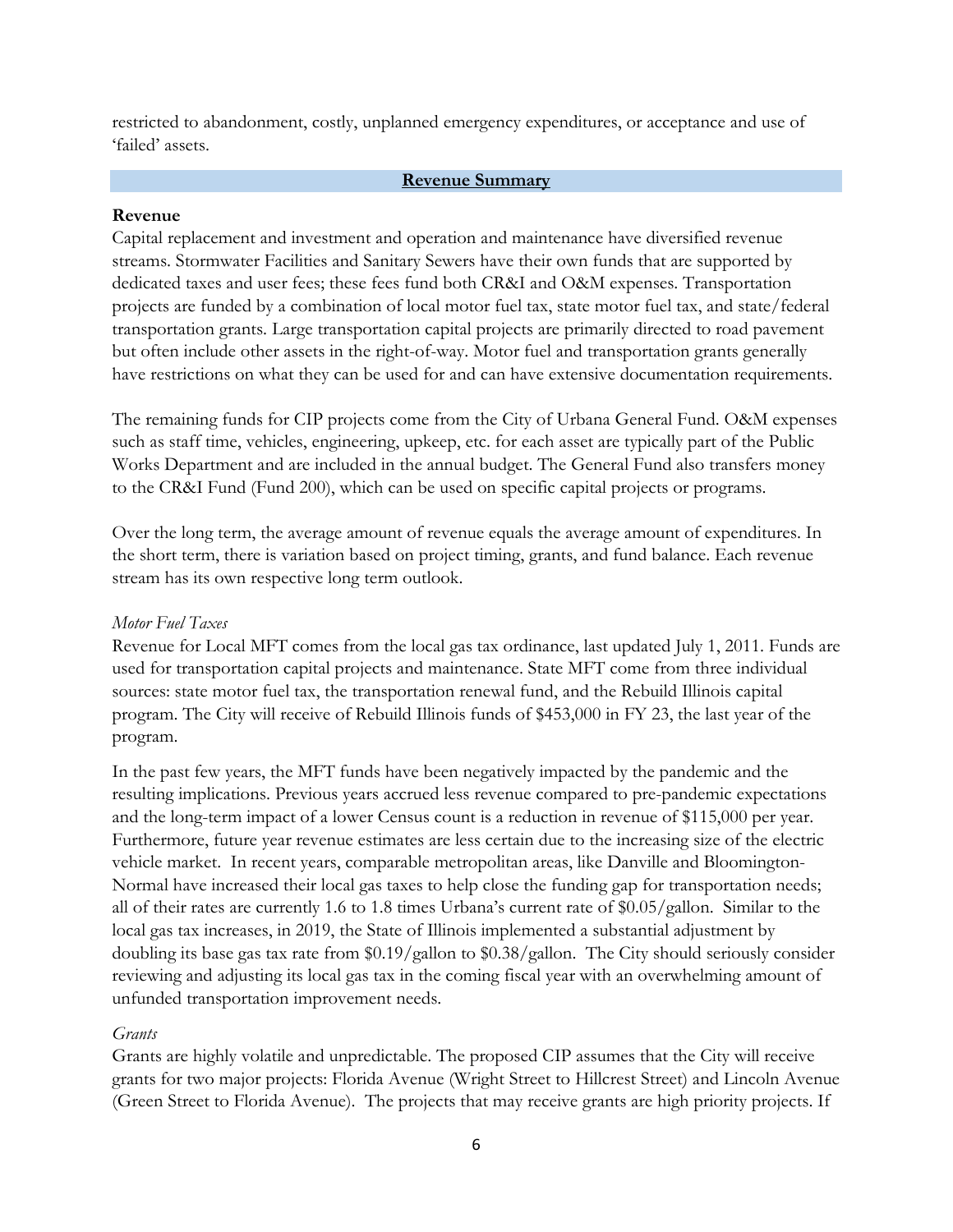the City does not receive these grants, the projects are still likely to occur, but on a delayed schedule, reduced in scope, and at the cost of other potential projects.

#### *Bond Issuance*

The CIP incorporates \$12M of debt issuance for implementation of Facility Master Plan projects. Currently, the City is nearly debt free; the Windsor Road Reconstruction debt will retire in FY 24. The lack of debt provides the City the fiscal flexibility to issue significant amount of debt to meet its infrastructure needs. Neighboring central Illinois communities have general obligation debts between \$48M and \$166M, or between \$550 and \$1,900 per capita. The proposed \$12M in debt for Urbana would equate to \$313 per capita.

## *Sewer Benefit Tax*

The Sanitary Sewer Fund derives its revenue from the sewer tax, which is reserved for sewer improvements and is stable. Planning and GIS improvements along with an enhanced cleaning, inspection, and review program being implemented in FY 2023 should better identify sanitary sewer needs.

## *Stormwater Utility Fee*

The Stormwater Utility Fund derives its revenue from the stormwater utility fee, which is reserved for storm sewers and stormwater-related improvements and is stable. Completion of the Stormwater Management Plan, other planning and GIS improvements, and an enhanced cleaning, inspection, and review program being implemented in FY 23 will help the City better identify needs.

#### *General Fund*

In addition to O&M expenses paid directly out of the General Fund, the CR&I Fund is replenished by transfers from the General Fund. The CR&I Fund supports transportation projects, facilities projects, and other capital projects that may require unrestricted funds. Historically, the amount of transfers has fluctuated. In FY 22 there was a one-time increase of \$2,000,000 to fund Equity and Quality of Life projects. Towards the later years of the 5-Year CIP, the General Fund will need allocate additional funds for capital projects in order to support ongoing debt service payments.

| <b>Asset Class</b>             | FY23 Budget  | FY24 Plan    | FY25 Plan    | FY26 Plan    | FY27 Plan    | Average      |
|--------------------------------|--------------|--------------|--------------|--------------|--------------|--------------|
| General Fund Operations        | \$5,939,693  | \$6,111,944  | \$6,289,190  | \$6,471,577  | \$6,659,253  | \$6,294,331  |
| Unrestricted CR&I <sup>3</sup> | \$12,898,722 | \$927,059    | \$949,536    | \$945,766    | \$972,760    | \$3,338,769  |
| Motor Fuel Taxes               | \$3,101,378  | \$2,502,321  | \$2,580,211  | \$2,638,409  | \$2,724,782  | \$2,709,420  |
| Grants                         | \$956,800    | \$200,000    | \$11,200,000 | \$4,600,000  | \$0          | \$3,391,360  |
| Sanitary Sewers                | \$1,493,911  | \$1,518,979  | \$1,562,186  | \$1,607,388  | \$1,650,401  | \$1,566,573  |
| Stormwater Facilities          | \$1,906,418  | \$1,959,744  | \$2,021,085  | \$2,084,287  | \$2,130,633  | \$2,020,433  |
| <b>Total Revenue</b>           | \$26,296,921 | \$13,220,047 | \$24,602,208 | \$18,347,427 | \$14,137,829 | \$19,320,887 |

#### **Figure 7. Revenue Sources for Capital Improvements**

*3. Includes \$12M in General Obligation Bond Revenue.*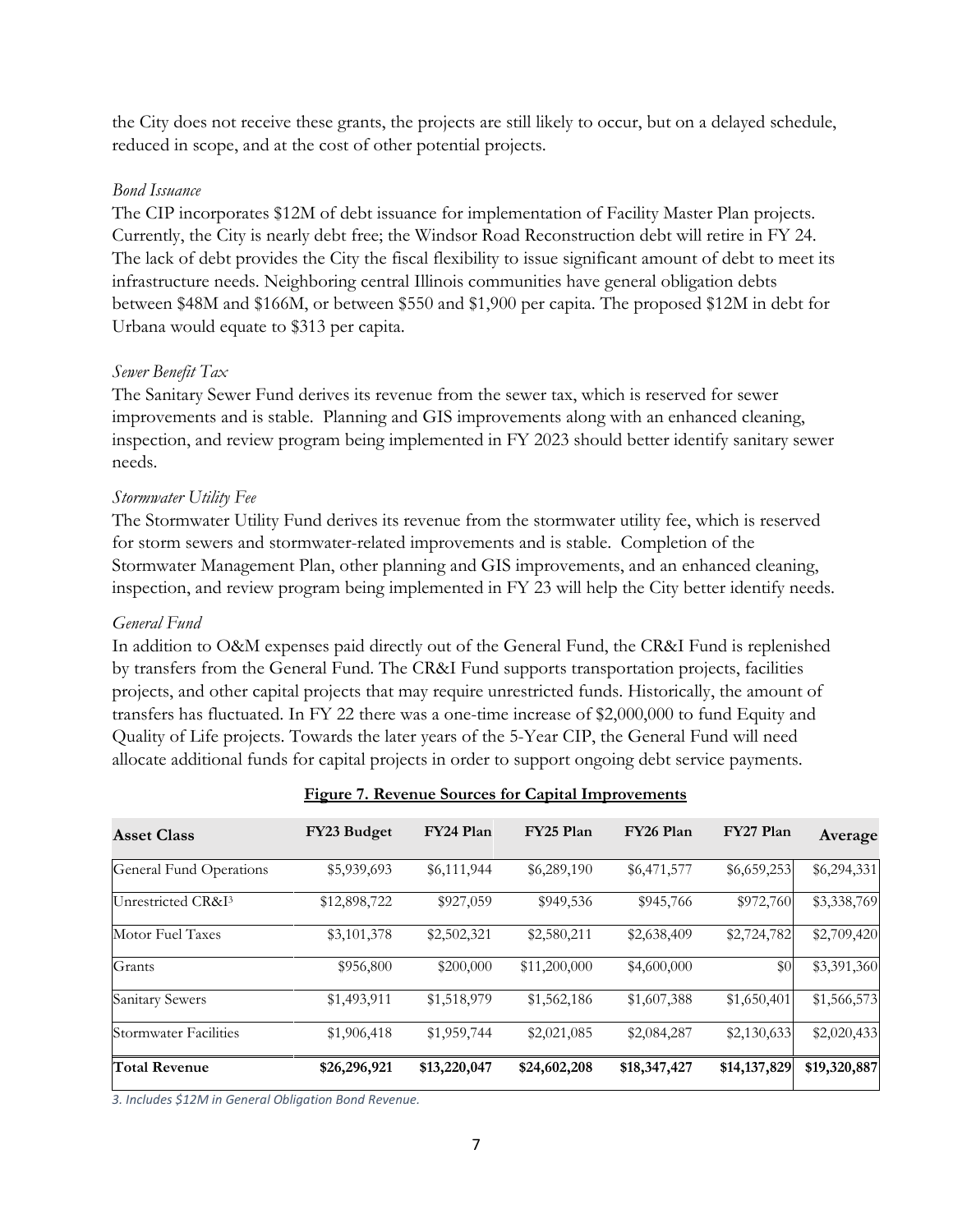## **Funding Gap Analysis**

## <span id="page-7-0"></span>**Funding Gaps**

A quick comparison of funding targets and current revenues shows that current revenues are substantially less than the funding targets for CR&I or O&M. In the long term, this will lead to a deterioration of the average asset condition and shortening of life expectancy. Altogether, current revenues are approximately \$13.7M less than the total combined funding target of \$30M.

| Figure 8. Funding Gaps |                |               |                 |                                            |                          |                     |
|------------------------|----------------|---------------|-----------------|--------------------------------------------|--------------------------|---------------------|
| <b>Asset Class</b>     | CR&I<br>Target | O&M<br>Target | Total<br>Target | Revenue (Less<br>Debt, Grants<br>Averaged) | Annual<br>Funding<br>Gap | Revenue<br>Source   |
| Major Road             | \$9,000,000    | \$5,400,000   | \$14,400,000    | \$8,794,994                                | $(\$5,605,006)$          | <b>MFT</b><br>taxes |
| Other/Unrestricted.    | \$4,183,333    | \$2,450,000   | \$6,633,333     | \$4,016,851                                | $(\$2,616,482)$          | Misc<br>Taxes.      |
| Sanitary Sewer         | \$1,650,000    | \$1,650,000   | \$3,300,000     | \$1,566,573                                | $(\$1,733,427)$          | Benefit<br>Tax      |
| Stormwater             | \$2,900,000    | \$2,900,000   | \$5,800,000     | \$2,020,433                                | $(\$3,779,567)$          | User Fee            |
| Total                  | \$17,733,333   | \$12,400,000  | \$30,133,333    | \$16,398,851                               | $(\$13,734,482)$         |                     |

## **Sustainable Rates**

It should be noted again, that the asset valuations and funding targets are developed using benchmark industry standards, which have an inherent degree of imprecision. However, this analysis can be used to begin to identify what new, sustainable tax rates are needed in order for revenue to sufficiently to fund the targeted amount of expenditures. For a hypothetical two-car, two-and-a-half person, single-family household, the projected effect would be an increase in taxes and fees of \$410/year. In the upcoming fiscal year, staff plan on exploring this issue in more detail to inform a discussion of sustainable tax rates for the local motor fuel tax, stormwater utility fee, and sewer benefit fee.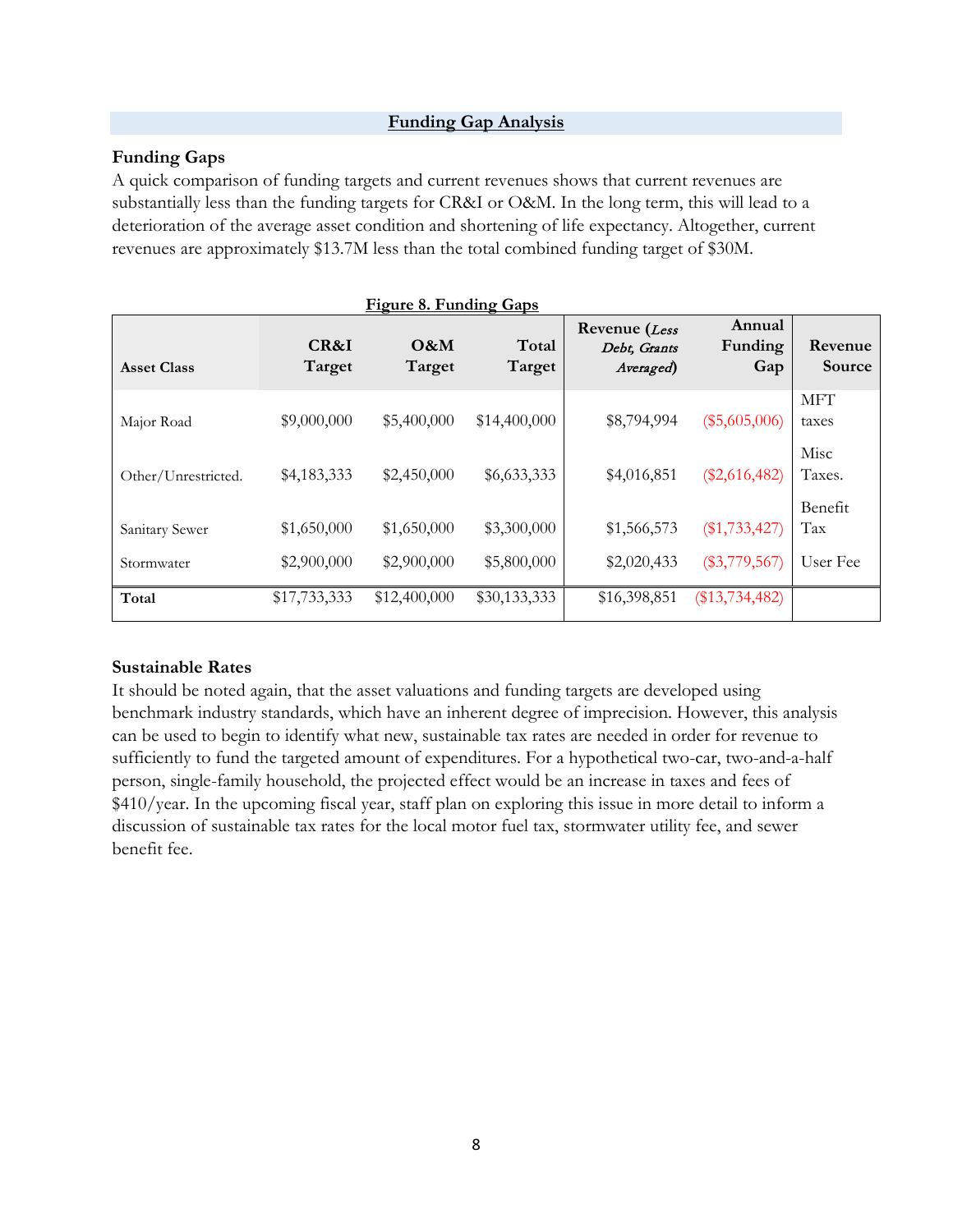|                     |         | <b>Needed</b> |            | Average    |                                 |
|---------------------|---------|---------------|------------|------------|---------------------------------|
|                     | Current | Rate          | <b>New</b> | Annual New |                                 |
| <b>Asset Class</b>  | Rate    | Increase      | Rate       |            | Revenue/User Calculations Notes |
| Pavement/Major      |         |               |            |            |                                 |
| Road                | \$0.05  | $64\%$        | \$0.09     | \$26       | Per Driver (650 a year)         |
|                     |         |               |            |            | Total GF Revenue, Per 2.5       |
| Other/Unrestricted. |         | $7\%$         | \$0.00     | \$68       | person household                |
|                     |         |               |            |            | Rate per 100, assume 100 per    |
| Sanitary Sewer      | \$0.15  | $111\%$       | \$0.32     | \$62       | day per household               |
| Stormwater          | \$5.60  | 187%          | \$16.08    | \$126      | Per single-family home (year)   |
|                     |         |               |            |            |                                 |
| Total               |         |               |            | \$410      | Per household                   |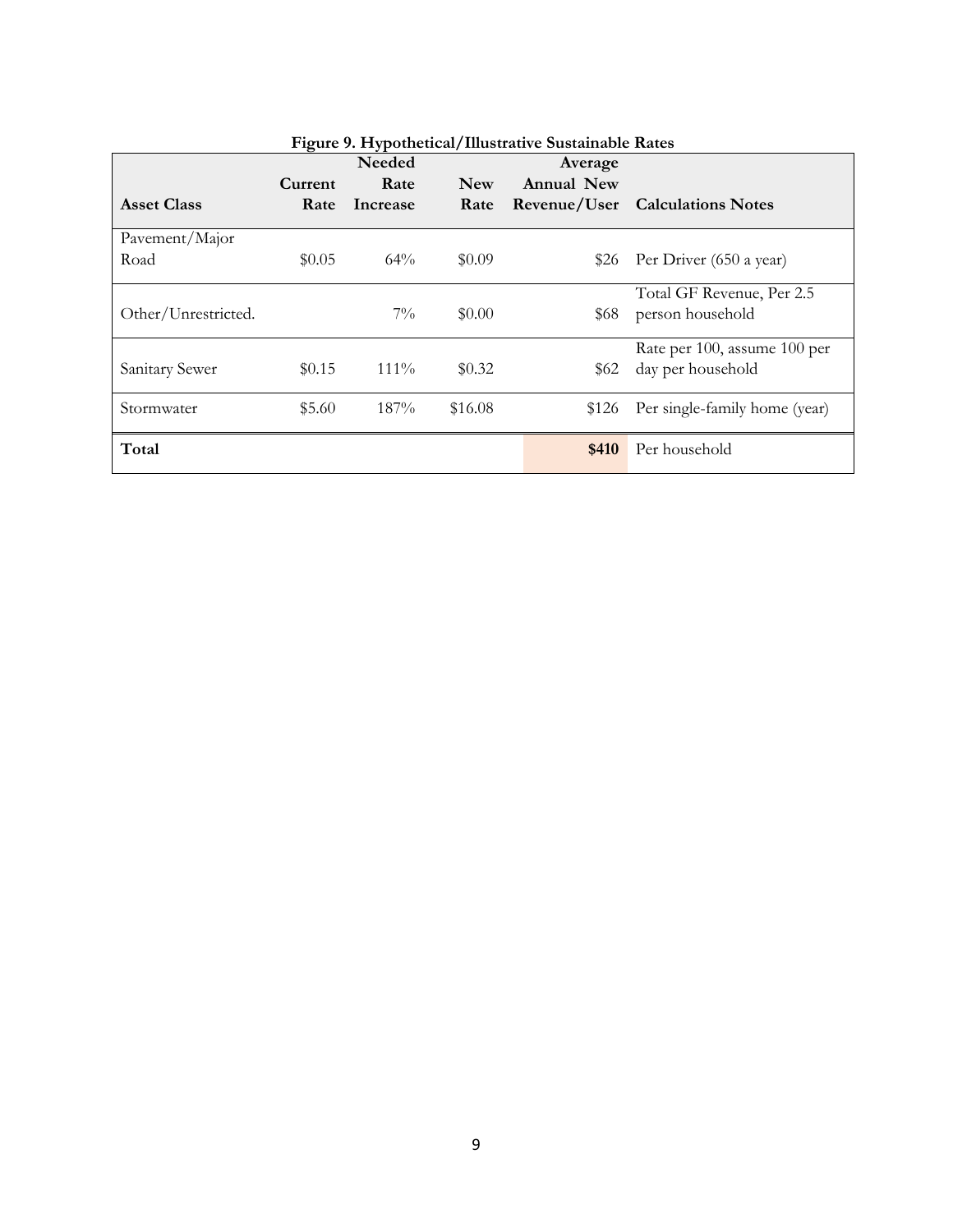#### **Bridges**

| <b>Asset Summary Table</b>                |                                        |                |  |  |  |  |
|-------------------------------------------|----------------------------------------|----------------|--|--|--|--|
| Quantity                                  | 25                                     | <b>Bridges</b> |  |  |  |  |
|                                           |                                        | Replacement    |  |  |  |  |
| Value                                     | \$40,300,000                           | Value (2020)   |  |  |  |  |
| Life Expectancy                           | 75                                     | Years          |  |  |  |  |
| <b>Capital Replacement and Investment</b> |                                        |                |  |  |  |  |
| Target CR&I /                             |                                        | Straight Line  |  |  |  |  |
| Year                                      | \$666,667                              | Depreciation   |  |  |  |  |
| Target CR&I                               |                                        |                |  |  |  |  |
| /CIP                                      | \$3,333,333                            | 5-Year CIP     |  |  |  |  |
| CIP Planned                               |                                        |                |  |  |  |  |
| CR&I                                      | \$2,063,500                            |                |  |  |  |  |
| Deferred CR&I                             |                                        |                |  |  |  |  |
| in CIP                                    | $(\$1,269,833)$                        |                |  |  |  |  |
|                                           | <b>Operations and Maintenance Cost</b> |                |  |  |  |  |
| Annual O&M                                |                                        | Rudimentary    |  |  |  |  |
| Target                                    | \$500,000                              | $1\%$          |  |  |  |  |
| Current Annual                            |                                        |                |  |  |  |  |
| Maintenance                               |                                        |                |  |  |  |  |
| Cost                                      | \$128,984                              |                |  |  |  |  |
| Annual Deficit                            | \$371,016                              |                |  |  |  |  |
|                                           |                                        |                |  |  |  |  |

<span id="page-9-0"></span>**Description**: Bridges and Box Culverts in the City of Urbana used either for pedestrian or vehicular traffic and stormwater conveyance.



**BRIDGES IN CIP**



**Notes**: Washington Street Bridge was load restricted to 12 tons and added in FY 23 as an emergency repair as it is currently causing MTD buses and other heavy vehicles to reroute. Annual bridge inspection and maintenance programs have been added to CIP to better identify and anticipate future bridgework needs.

## **Asset Plan Documents**: [Bridge Survey](https://urbanaillinois.us/sites/default/files/attachments/2020%20BRIDGE%20REPORT.pdf)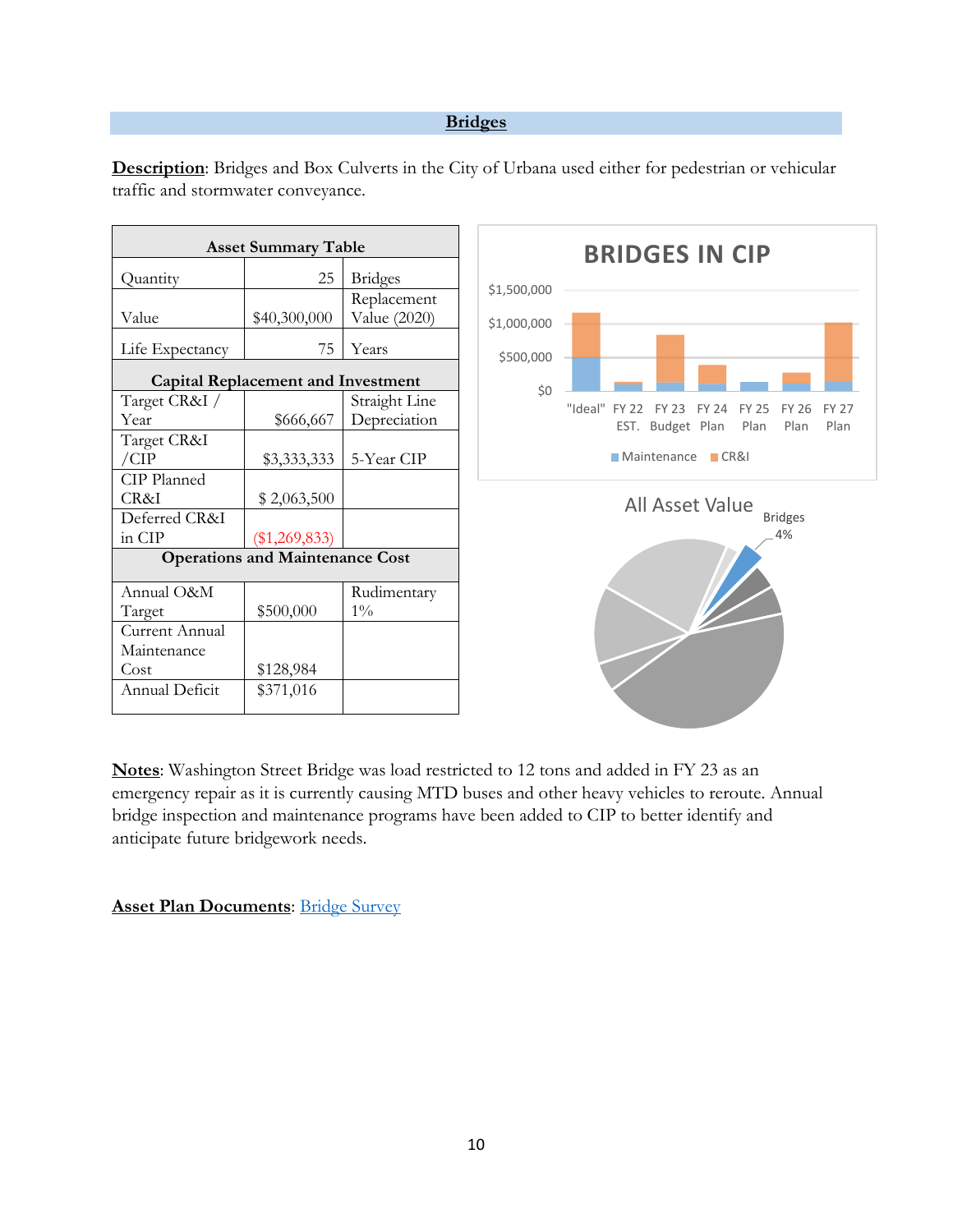## **Public Facilities**

| <b>Asset Summary Table</b>                |                                        |                 |              |                                                               |
|-------------------------------------------|----------------------------------------|-----------------|--------------|---------------------------------------------------------------|
|                                           |                                        | Major Public    |              | <b>FACILITIES IN CIP</b>                                      |
| Quantity                                  | 12                                     | Facilities      |              |                                                               |
|                                           |                                        | Replacement     | \$12,000,000 |                                                               |
| Value                                     | \$43,200,000                           | Value           | \$10,000,000 |                                                               |
| Life Expectancy                           | 50                                     | Years           | \$8,000,000  |                                                               |
| <b>Capital Replacement and Investment</b> |                                        |                 | \$6,000,000  |                                                               |
| Target CR&I /                             | \$1,000,000                            | Straight Line   | \$4,000,000  |                                                               |
| Year                                      |                                        | Depreciation    | \$2,000,000  |                                                               |
|                                           | \$5,000,000                            |                 | $\zeta$ -    |                                                               |
| Target CR&I / CIP                         |                                        | 5-Year CIP,     |              | "Ideal" FY 22<br><b>FY 23</b><br><b>FY 24</b><br><b>FY 25</b> |
| CIP Planned                               | \$19,753,425                           | Debt            |              | EST. Budget Plan<br>Plan                                      |
| CR&I                                      |                                        | Payments        |              |                                                               |
| Deferred CR&I in                          | \$14,753,425                           | Implementing    |              | Maintenance CR&I                                              |
| <b>CIP</b>                                |                                        | Facilities Plan |              |                                                               |
|                                           | <b>Operations and Maintenance Cost</b> |                 |              | <b>All Asset Value</b>                                        |
| Annual O&M                                |                                        | Rudimentary     |              | Fac                                                           |
| Target                                    | \$500,000                              | $1\%$           |              |                                                               |
|                                           |                                        | EST. using      |              |                                                               |
| Current Annual                            |                                        | operations      |              |                                                               |
| Maintenance Cost                          | \$870,911                              | data            |              |                                                               |
|                                           |                                        | O&M costs       |              |                                                               |
|                                           |                                        | includes        |              |                                                               |
|                                           |                                        | utilities and   |              |                                                               |
|                                           |                                        | other           |              |                                                               |
| Annual Deficit                            | \$ (370,911)                           | incidentals     |              |                                                               |
|                                           |                                        |                 |              |                                                               |

Facilities 4%

FY 25 FY 26 FY 27

Plan

Plan

<span id="page-10-0"></span>**Description**: Public facilities: four fire stations, pump house, LRC, City Building, Civic Center, Public Works buildings, storage shed, and landfill.

**Notes**: The City is implementing the vast majority of the Facilities Master Plan. Most of the facility improvements will begin in FY 23 and be funded with debt financing. The surplus capital spending in the CIP reflects years of deferred investment. After the completion of the plan, most facilities would not need major CR&I improvements for several years, with the possible exception of a City Building expansion. Since facilities improvements are occurring in rapid succession, it is important to understand the limitations of the straight line depreciation on replacement value for financial planning. The CR&I expenditures reflect annual debt service payments as they occur.

**Asset Plan Documents**: [Facilities Master Plan](https://www.urbanaillinois.us/sites/default/files/attachments/2.%20Final%20Recommendations%20with%20Executive%20Summary%20-%2007.07.2019.pdf)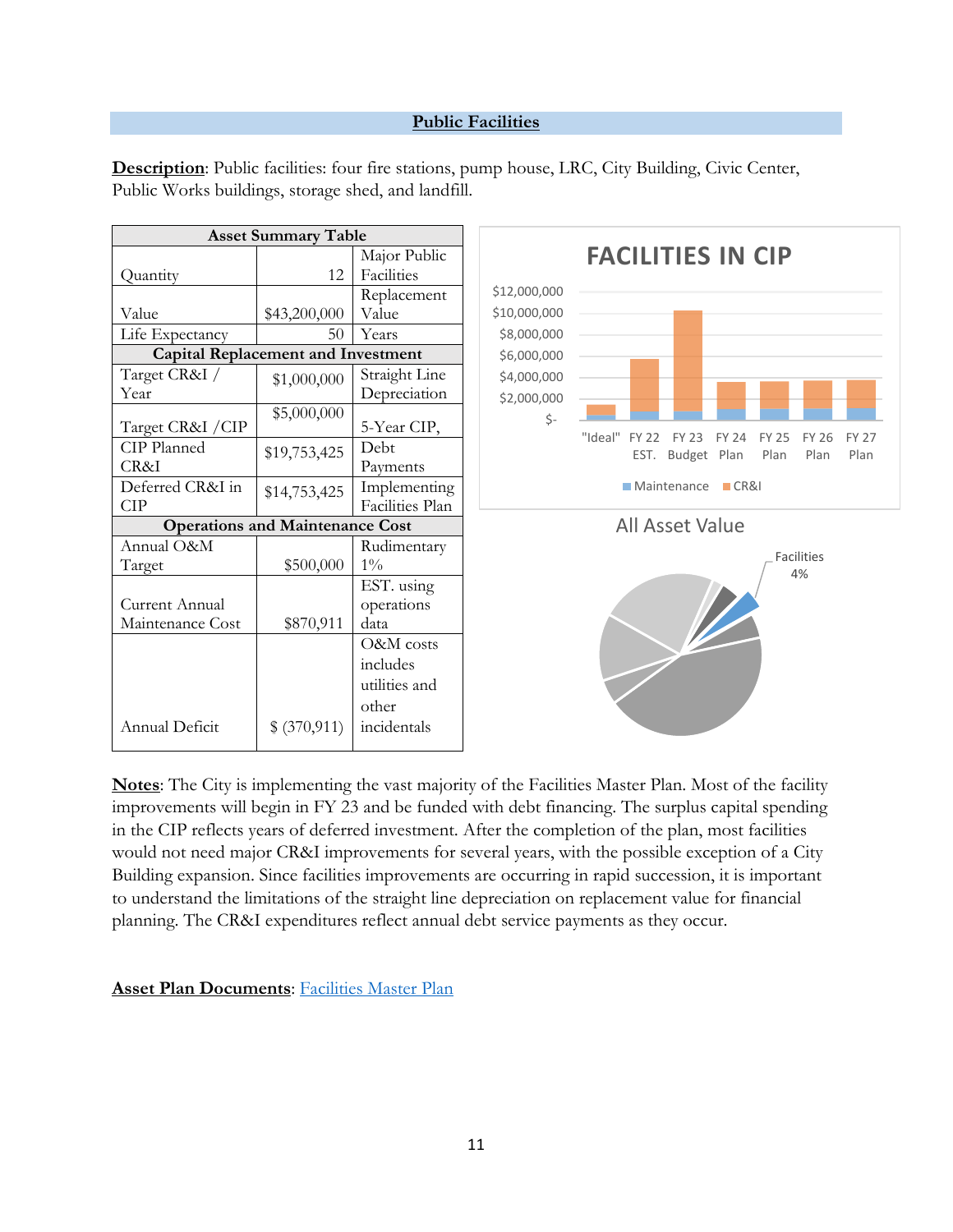#### **Lights, Signals, Signs**

<span id="page-11-0"></span>**Description**: 48 traffic signal controllers, 96 traffic signal mast arms, 96 traffic signal poles, 98 street light controllers, 4,073 street light poles/luminaires, 512,181 feet of conduit and wiring and 4,516 signs.

| <b>Asset Summary Table</b>                |                 |                               |  |  |
|-------------------------------------------|-----------------|-------------------------------|--|--|
| Quantity                                  | 4,073           | <b>Light Poles</b>            |  |  |
|                                           |                 | Replacement                   |  |  |
| Value                                     | \$49,810,000    | Value                         |  |  |
| Life Expectancy                           | 40              | Years                         |  |  |
| <b>Capital Replacement and Investment</b> |                 |                               |  |  |
| Target CR&I / Year                        | \$1,500,000     | Straight Line<br>Depreciation |  |  |
| Target CR&I / CIP                         | \$7,500,000     | 5-Year CIP                    |  |  |
|                                           |                 | (some work                    |  |  |
|                                           | \$2,620,000     | included in                   |  |  |
| CIP Planned CR&I                          |                 | Projects)                     |  |  |
| Deferred CR&I in CIP                      | $(\$4,880,000)$ |                               |  |  |
| <b>Operations and Maintenance Cost</b>    |                 |                               |  |  |
| Annual O&M Target                         | \$600,000       | Rudimentary<br>$1\%$          |  |  |
|                                           |                 | EST. using                    |  |  |
| Current Annual                            | \$1,517,414     | operations                    |  |  |
| Maintenance Cost                          |                 | budget                        |  |  |
|                                           |                 | (surplus due                  |  |  |
|                                           |                 | to past                       |  |  |
| Annual Deficit                            | \$(917,414)     | deferrals)                    |  |  |



**Notes:** Goal in this CIP is to develop long-term proactive maintenance and capital investment strategies. FY 22 Budget has funds set aside to develop a plan for signal replacement and maintenance and the FY 23 Budget earmarks funds for street lighting planning.

**Asset Plan Documents**: No current plan documents.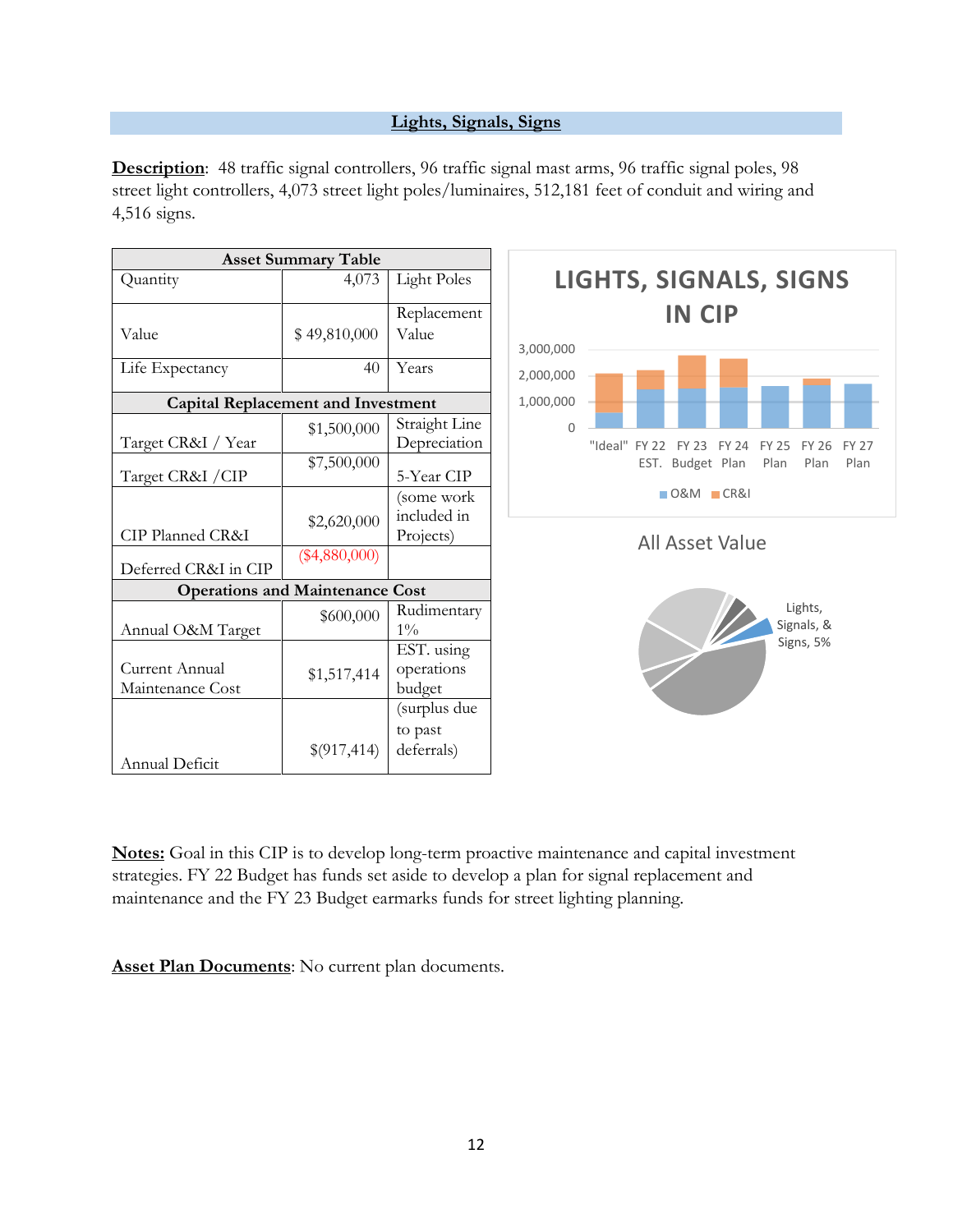#### **Road Pavement**

| <b>Asset Summary Table</b>                |                |               |                                                         |
|-------------------------------------------|----------------|---------------|---------------------------------------------------------|
|                                           |                | Square        | <b>ROAD PAVEMENT IN CIP</b>                             |
|                                           |                | Yards of      |                                                         |
| Quantity                                  | 2,557,508      | Pavement      | \$20,000,000                                            |
|                                           |                | Replacement   | \$15,000,000                                            |
| Value                                     | \$445,500,000  | Value         | \$10,000,000                                            |
| Life Expectancy                           | 60             | Years         | \$5,000,000                                             |
| <b>Capital Replacement and Investment</b> |                |               | \$-                                                     |
|                                           | \$9,000,000    | Straight Line |                                                         |
| Target CR&I / Year                        |                | Depreciation  | ····deat 22 5 - as deed of 2 proc 5 proc 5 proc 12 proc |
| Target CR&I / CIP                         | \$45,000,000   | 5-Year CIP    |                                                         |
| CIP Planned CR&I                          | \$30,542,416   |               | <b>Maintenance</b><br>CR&I<br>MFT Revenues              |
| Deferred CR&I in<br><b>CIP</b>            | \$(14,457,584) |               | <b>All Asset Value</b>                                  |
| <b>Operations and Maintenance Cost</b>    |                |               |                                                         |
|                                           | \$5,400,000    | Rudimentary   |                                                         |
| Annual O&M Target                         |                | $1\%$         |                                                         |
|                                           |                | EST. using    |                                                         |
| Current Annual                            | \$3,347,346    | operations    | Road                                                    |
| Maintenance Cost                          |                | data          | Pavement                                                |
| Annual Deficit                            | \$2,052,654    |               | 44%                                                     |

<span id="page-12-0"></span>**Description**: 2,557,508 square yards of pavement.

**Notes**: The City recently completed its pavement condition assessment and is using that to scope and prioritize transportation capital improvement projects. More detail on the transportation prioritization method can be seen in the Transportation Project Book section of the CIP. Regarding life expectancy, 60 years is the estimated best case scenario right now; for reference IDOT benchmarks roads at a 45-year life expectancy. Currently, the construction standards in City code allow for roads that may not last beyond 20 years, a problem the City is currently experiencing with several subdivision build in the early 2000's, including the Savannah Green area, which is slated for rehabilitation in FY 23 in the CIP.

**Asset Plan Documents: [Pavement Condition Assessment Study](https://apps.appliedpavement.com/hosting/urbana_2019/)**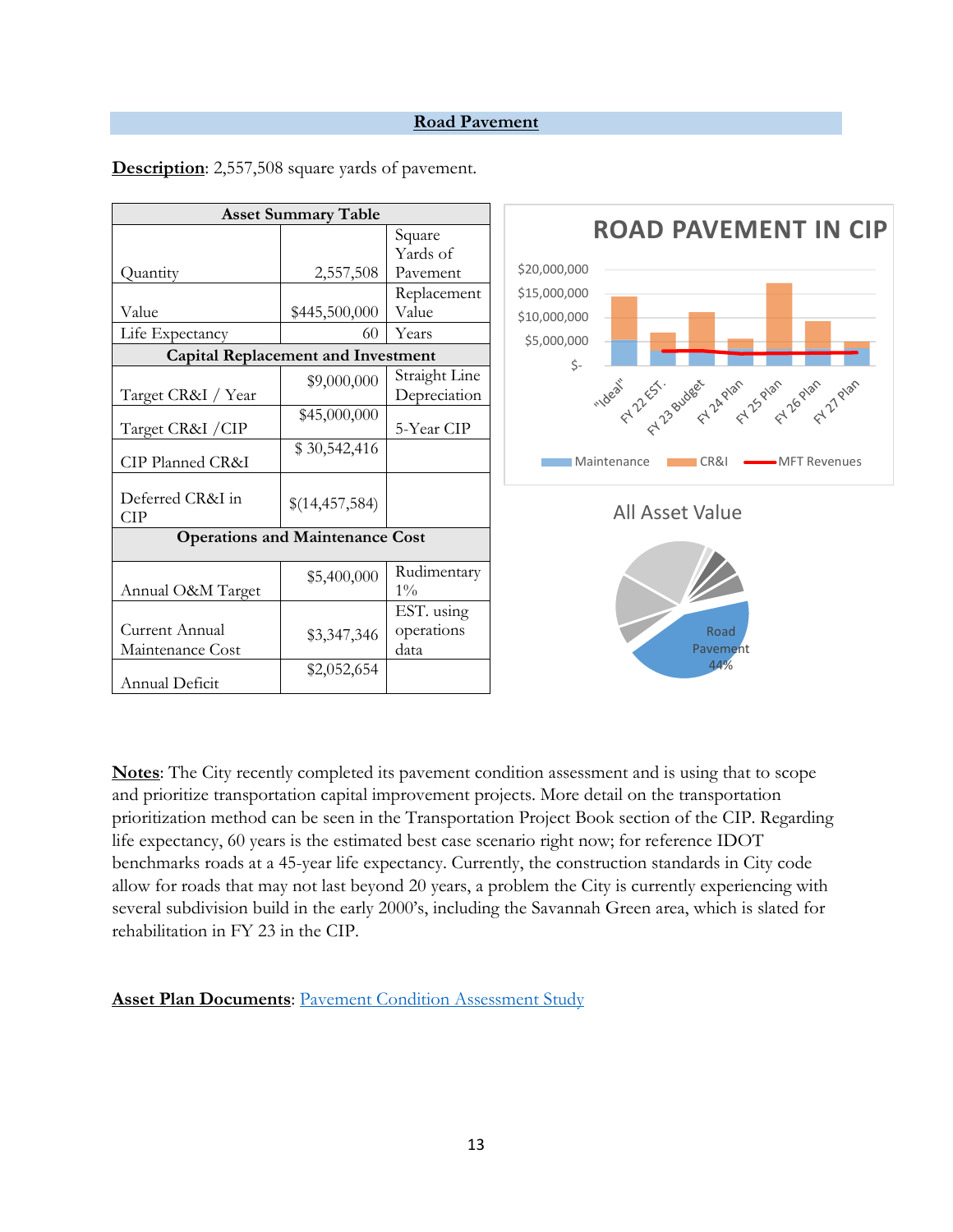#### **Sidewalk and Paths**

| <b>Asset Summary Table</b>                |                     |                               |                                                                     |
|-------------------------------------------|---------------------|-------------------------------|---------------------------------------------------------------------|
| Quantity                                  | 4,165,040           | Square feet                   | <b>SIDEWALKS IN CIP</b>                                             |
| Value<br>Life Expectancy                  | \$50,000,000<br>100 | Replacement<br>Value<br>Years | \$1,500,000<br>\$1,000,000                                          |
| <b>Capital Replacement and Investment</b> |                     |                               | \$500,000                                                           |
| Target CR&I /<br>Year                     | \$600,000           | Straight Line<br>Depreciation | $\zeta$ -                                                           |
| Target CR&I / CIP                         | \$3,000,000         | 5-Year CIP                    | "18eat 21.25 - 30.08eat 2 A Palac 31.2019 - 21.2019 - 21.21.21.2019 |
| CIP Planned CR&I                          | \$1,900,000         | Included in other<br>projects |                                                                     |
| Deferred CR&I in<br><b>CIP</b>            | $(\$1,100,000)$     |                               | <b>Maintenance</b><br>CR81                                          |
| <b>Operations and Maintenance Cost</b>    |                     |                               |                                                                     |
| Annual O&M                                |                     |                               | <b>All Asset Value</b>                                              |
| Target                                    | \$600,000           | Rudimentary 1%                |                                                                     |
| Current Annual                            |                     | Sidewalk and                  | Sidewalks                                                           |
| Maintenance Cost                          | \$120,000           | Paths Project                 | and                                                                 |
| Annual Deficit                            | \$480,000           |                               | Pathways_<br>5%                                                     |

<span id="page-13-0"></span>**Description**: 4.1 million square feet of pavement for sidewalks and pathways in the City rights-ofway.

**Notes**: The Champaign County Regional Planning Commission has a Sidewalk Network Inventory and Assessment. This has not been translated to an annual CR&I implementation plan but staff is working on it. The CIP includes CDBG funds for sidewalk projects. While there are not typically sidewalk specific CR&I projects in the CIP, sidewalks and paths are typically improved in large transportation projects. FY 23 figures include an estimate for the Equity and Quality of Life (EQL) project based off the types of projects submitted; figures may change as EQL funding is allocated.

**Asset Plan Documents: [RPC Sidewalk Inventory](https://ccrpc.org/news/2016/sidewalk-network-inventory-and-assessment-approved/)**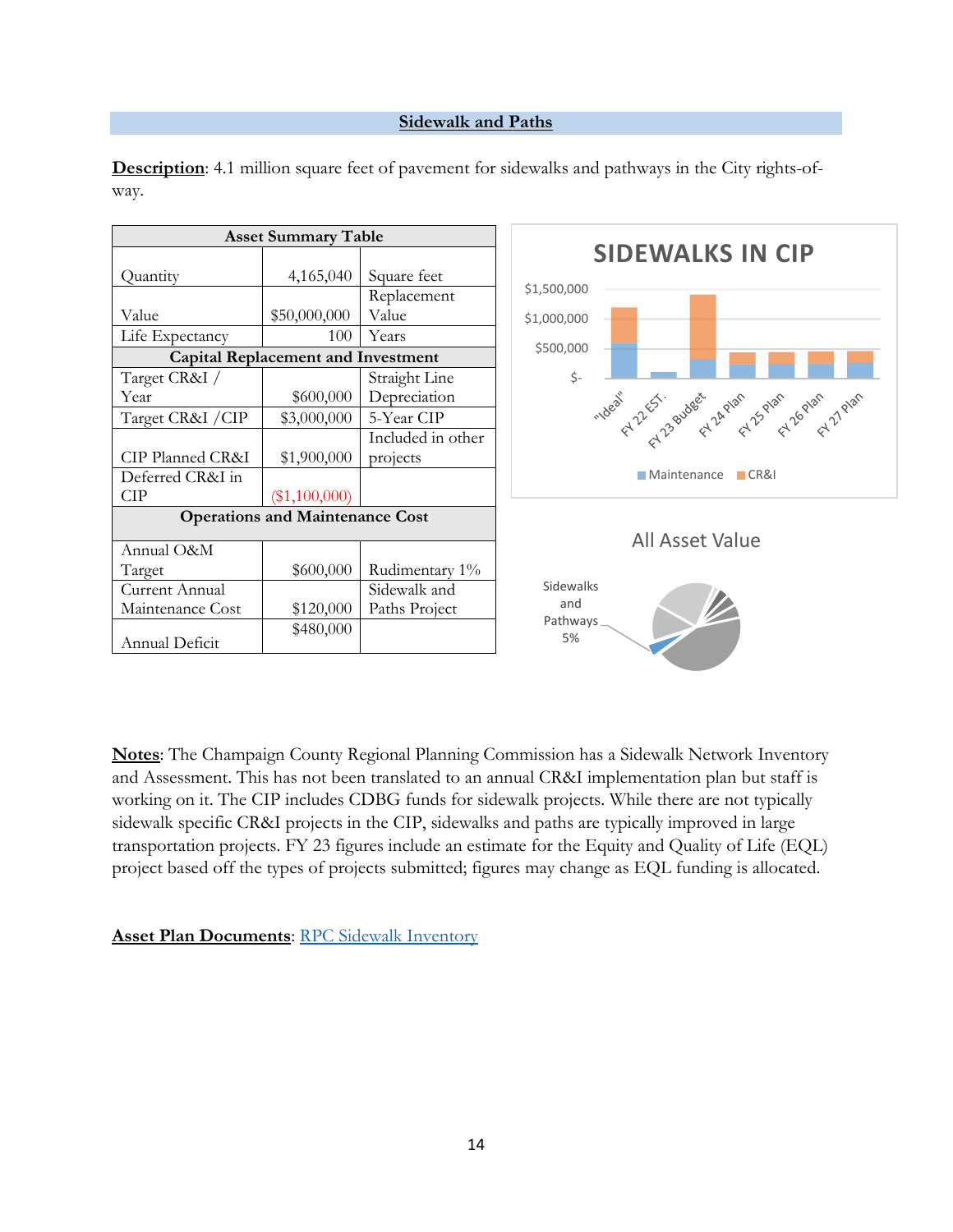## **Sanitary Sewers**

| <b>Asset Summary Table</b>                |                 |                 |                                                    |
|-------------------------------------------|-----------------|-----------------|----------------------------------------------------|
| Quantity                                  | 542,208         | Feet of Pipe    | <b>SANITARY SEWER IN</b>                           |
|                                           |                 | Replacement     |                                                    |
| Value                                     | \$136,600,000   | Value           | <b>CIP</b>                                         |
| Life Expectancy                           | 100             | Years           |                                                    |
| <b>Capital Replacement and Investment</b> |                 |                 | 4,000,000<br>3,000,000                             |
| Target CR&I /                             | \$1,650,000     | Straight Line   | 2,000,000                                          |
| Year                                      |                 | Depreciation    | 1,000,000                                          |
| Target CR&I                               | \$8,250,000     |                 | $\Omega$                                           |
| /CIP                                      |                 | 5-Year CIP      |                                                    |
| CIP Planned                               | \$3,137,541     |                 | ····deat 22 5 - avdeet a proc 25 avan point 1 proc |
| CR&I                                      |                 |                 |                                                    |
| Deferred CR&I in                          | $(\$5,112,459)$ |                 |                                                    |
| <b>CIP</b>                                |                 |                 | <b>CR&amp;I</b> Dedicated Revenue<br>Maintenance I |
| <b>Operations and Maintenance Cost</b>    |                 |                 |                                                    |
| Annual O&M                                |                 | Rudimentary     | <b>All Asset Value</b>                             |
| Target                                    | \$1,650,000     | $1\%$           |                                                    |
| Current Annual                            |                 | EST. using      |                                                    |
| Maintenance Cost                          | \$1,168,146     | operations data | Sanitary                                           |
|                                           |                 |                 | Sewers                                             |
| Annual Deficit                            | \$481,854       |                 | 13%                                                |
|                                           |                 |                 |                                                    |

<span id="page-14-0"></span>**Description**: 542,208 feet of pipe (102 miles) of various diameters as well as 2,315 manholes.

**Notes**: The City shares ownership of the sanitary sewer system with the Urbana Champaign Sanitary District, which owns their own pipes and the Wastewater Treatment Plant. The Urbana Sewer Use rate is \$0.1540 per 100 gallons.

**Asset Plan Documents**: [https://www.urbanaillinois.us/Sanitary\\_Sewer\\_System](https://www.urbanaillinois.us/Sanitary_Sewer_System)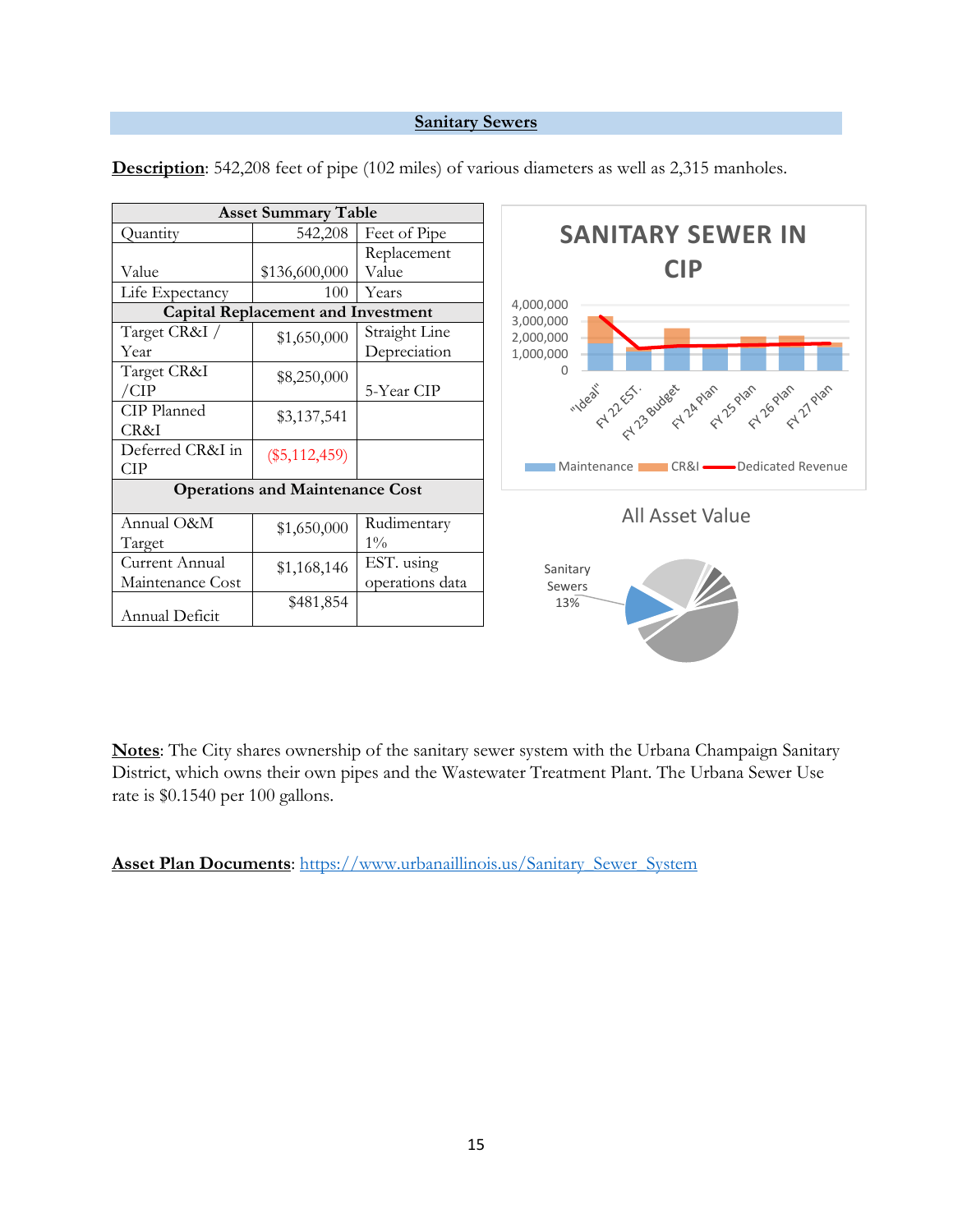#### **Stormwater Facilities**

| <b>Asset Summary Table</b>              |                                           |                  |  |  |
|-----------------------------------------|-------------------------------------------|------------------|--|--|
|                                         |                                           |                  |  |  |
| Quantity                                | 763,702                                   | Feet of Pipe     |  |  |
|                                         |                                           | Replacement      |  |  |
| Value                                   | \$239,600,000                             | Value            |  |  |
| Life Expectancy                         | 100                                       | Years            |  |  |
|                                         | <b>Capital Replacement and Investment</b> |                  |  |  |
| Target CR&I /                           | \$2,900,000                               | Straight Line    |  |  |
| Year                                    |                                           | Depreciation     |  |  |
| Target CR&I                             | \$14,500,000                              |                  |  |  |
| /CIP                                    |                                           | 5-Year CIP       |  |  |
| CIP Planned                             | \$2,909,706                               |                  |  |  |
| CR&I                                    |                                           |                  |  |  |
| Deferred CR&I in                        | $(\$11,590,294)$                          |                  |  |  |
| CIP                                     |                                           |                  |  |  |
| <b>Operations and Maintenance Costs</b> |                                           |                  |  |  |
| Annual O&M                              |                                           | Rudimentary      |  |  |
| Target                                  | \$2,900,000                               | $1\%$            |  |  |
| Current Annual                          | \$1,757,260                               | using operations |  |  |
| Maintenance Cost                        |                                           | data             |  |  |
| Annual Deficit                          | \$1,142,740                               |                  |  |  |

**Description**: Stormwater facilities include 763,702 feet (144 miles) of stormwater pipes, wet bottom retention basis, dry bottom detention basins, 8,000 manholes, and the Vine Street pump station.



**Notes**: A Stormwater Management Plan that began in recent years is targeted for completion and implementation in FY 2023. The City implemented a dedicated Stormwater utility fee (\$5.60 per Equivalent Residential Unit (ERU); ERU = 3,100 square feet of impervious area) in 2011 to fund the management of our stormwater facilities and National Pollutant Discharge Elimination System (NPDES MS4) permit compliance.

**Asset Plan Documents**: Final Stormwater Asset Management Plan forthcoming in FY 2023 [https://www.urbanaillinois.us/Stormwater\\_Utility\\_Fee](https://www.urbanaillinois.us/Stormwater_Utility_Fee)